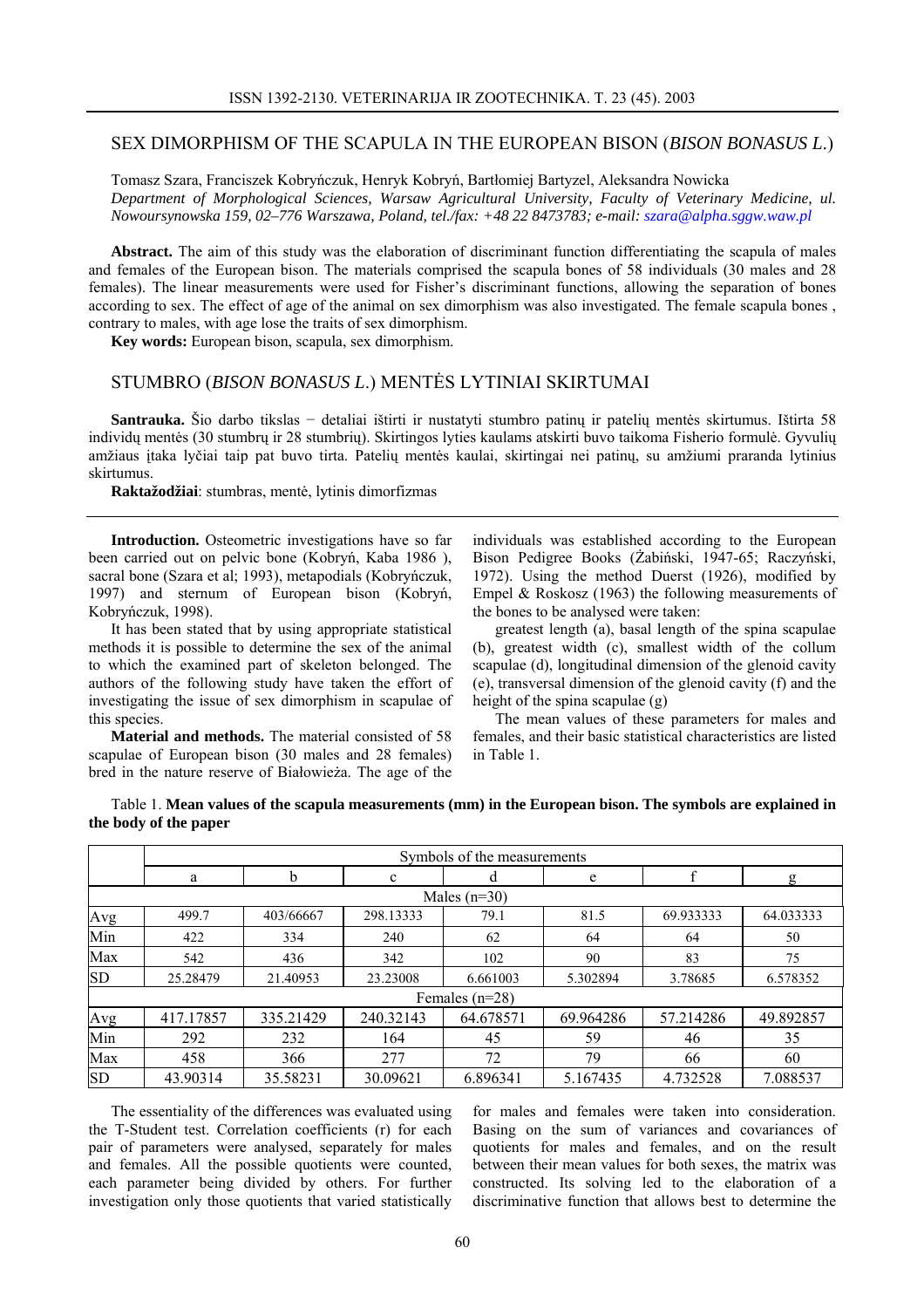sex of an examined bone (Fischer, 1936). It was assumed that positive coefficients (z) would determine male bones, and the negative – the female ones.

In order to establish how the sex dimorphism of the scapula changes, the correlations between the independent variable of age (w) and the dependent value of the discrimination coefficient (z) were analysed (Fig. 1).

The value of the vertical angle of the isosceles triangle circumscripted on the scapula was counted by using the following trigonometrical formula:

$$
tg\frac{\alpha}{2}=\frac{2be-e}{2ab}
$$

where symbols a, b and e stand for the values of selected measurements.



Figure 1. **Discriminating coefficient values of examined individuals**

**Results.** Mean values of the seven scapula measurements are essentially greater for males (P≤0.01). Their variability is lower for males than for females. The variability is the lowest in males for the greatest length of the scapula (a), and in females for the longitudinal dimension of the glenoid cavity (e).

Similarly in both sexes, the most variable parameter in the dimension is the height of the spina scapulae (g).

In female individuals, a height correlation (P≤0.01) of single parameters is to be observed. The greatest correlation coefficient being the one for the greatest length of the scapula and the basal length of the spina scapulae (b, r=0.089). Mean values of correlation coefficients are lower for males. Their longitudinal dimension of the glenoid cavity (e) does not visibly correlate with other essential parameters. Moreover, the value of the correlation coefficient for the pair of measurements  $f - g$  is irrelevant in male individuals.

Similarly for both sexes, both dimensions of the glenoid cavity show the least correlation coefficients.

It may be due to the low absolute value of those parameters in comparison with others, which in turn may add to a significant relative error in measurements. However, the greatest mean correlation coefficients for both sexes refer either to the greatest length of the scapula or to the smallest length of the collum. The isosceles triangle with the apex pointing downwards circumscripted on the scapula, and the average of parameters is similar for both sexes, as its vertical angle has 36 degrees in mode individuals and 34 degrees – in females.

Therefore on average no vital differences in the shape of scapula according to sex are observed. Out of all possible quotients of each pair of parameters only three  $(x_1, x_2, x_3)$  with a significant difference (P≤0.01) of mean values with regard to sex were found. Those are:

$$
x_1 = \frac{e}{c}
$$

$$
x_2 = \frac{g}{e}
$$

$$
x_3 = \frac{g}{a}
$$

The following discriminant function was constructed basing on the given quotients:

 $z = -672 x_1 - 73 x_2 + 694 x_3 + 159,25$ 

where  $x_1$ ,  $x_2$ ,  $x_3$  stand for the values of appropriate quotients.

The value of discrimination coefficient for a male individual with average quotients of the scapula amounts to  $+5.94$ , and to  $-5.95$  for a female, which gives the result (distance) of 11.89 points. By analysing individual values of discrimination coefficients it is easily noticeable that 10 out of 30 males (33%) have scapulae similar in